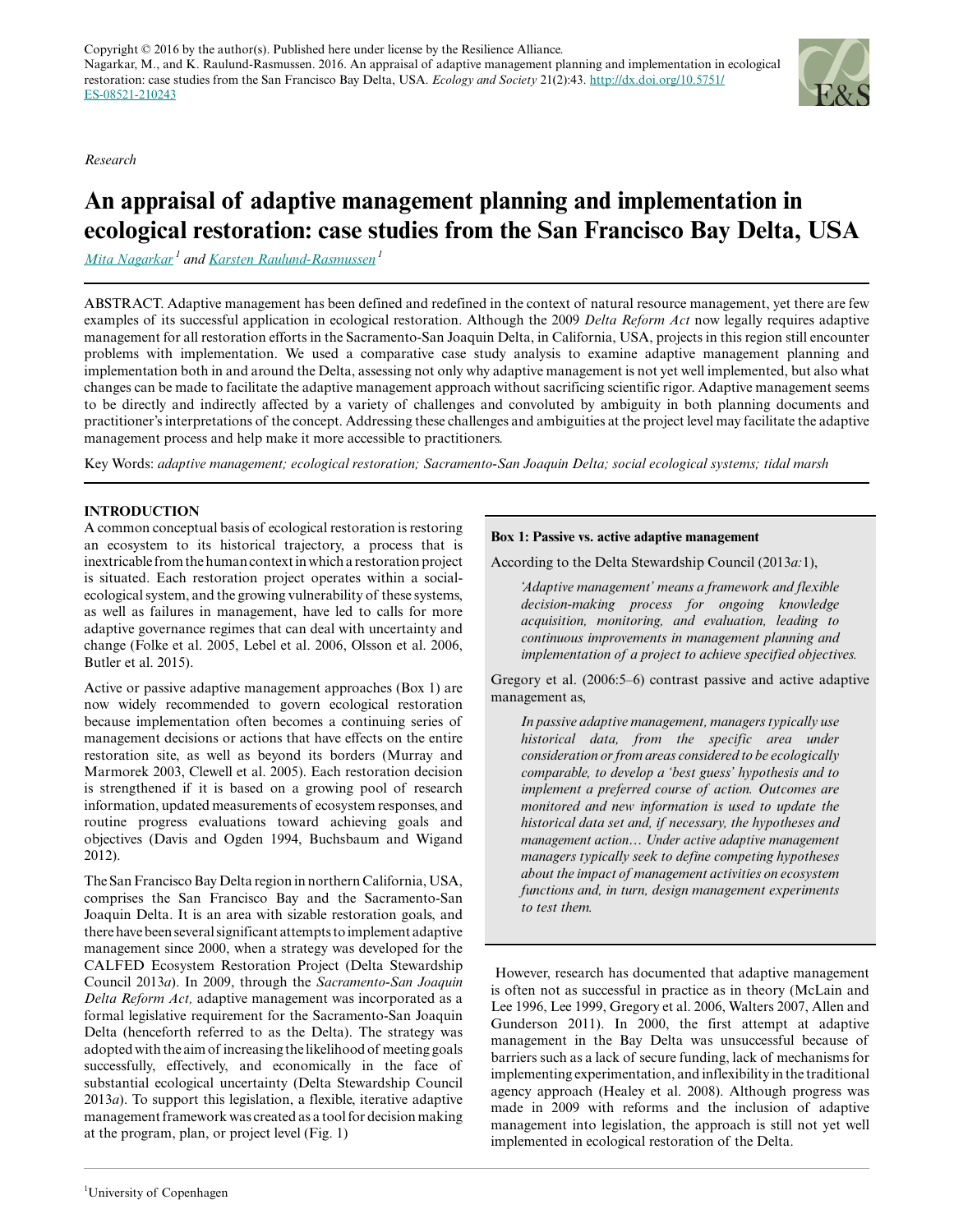

**Fig. 1.** The Delta Plan's nine-step framework for adaptive management. (Courtesy of the Delta Stewardship Council).

Here, we analyze eight tidal marsh restoration case studies in and around the Delta to understand the relationship between adaptive management theory, planning, and practice. Through an analysis of adaptive management documents and in-depth interviews, we tested the hypothesis that adaptive management planning and implementation are not yet well standardized in ecological restoration projects. In doing so, our approach attempted to go beyond identifying challenges commonly faced by practitioners to determine how improved project planning might streamline and increase the ease of adaptive management implementation, without sacrificing scientific rigor.

### **MATERIALS AND METHODS**

A case study approach was used to develop a complete picture of both the planning and practice aspects of ecological restoration projects. The planning documents from eight restoration projects were analyzed to reveal how adaptive management theory was incorporated into each project. Interviews with associated restoration practitioners were analyzed to reveal the practical realities of planning and implementation in the Delta region.

#### **Site description**

The Delta was historically a vast dendritic tidal-freshwater marsh characterized by geomorphic and hydrological heterogeneity (Whipple et al. 2012). Reclamation and development since the 1800s, primarily diking for agriculture, has removed 95% of those wetlands from tidal and floodwater inundation (Reed 2002, Delta Stewardship Council 2013*a*).

This extreme transformation of the landscape has resulted in the collapse of the Delta food web and affected the resilience and size of wildlife populations. Six drivers of change have been implicated in the loss of ecological functions: (1) reduction in the amount of habitat; (2) loss of heterogeneity within habitats; (3) loss of connectivity within and among habitat types; (4) degradation of habitat quality; (5) disconnection of habitats from the physical processes that form, sustain, and confer resilience to them; and (6) the invasion by ecosystem engineers such as Brazilian waterweed, invasive clams, and predatory fish (Whipple et al. 2012).

However, the Delta is still a place of extreme ecological, economic, and social importance. Its waters support > 240 special-status species, an agricultural industry valued at hundreds of millions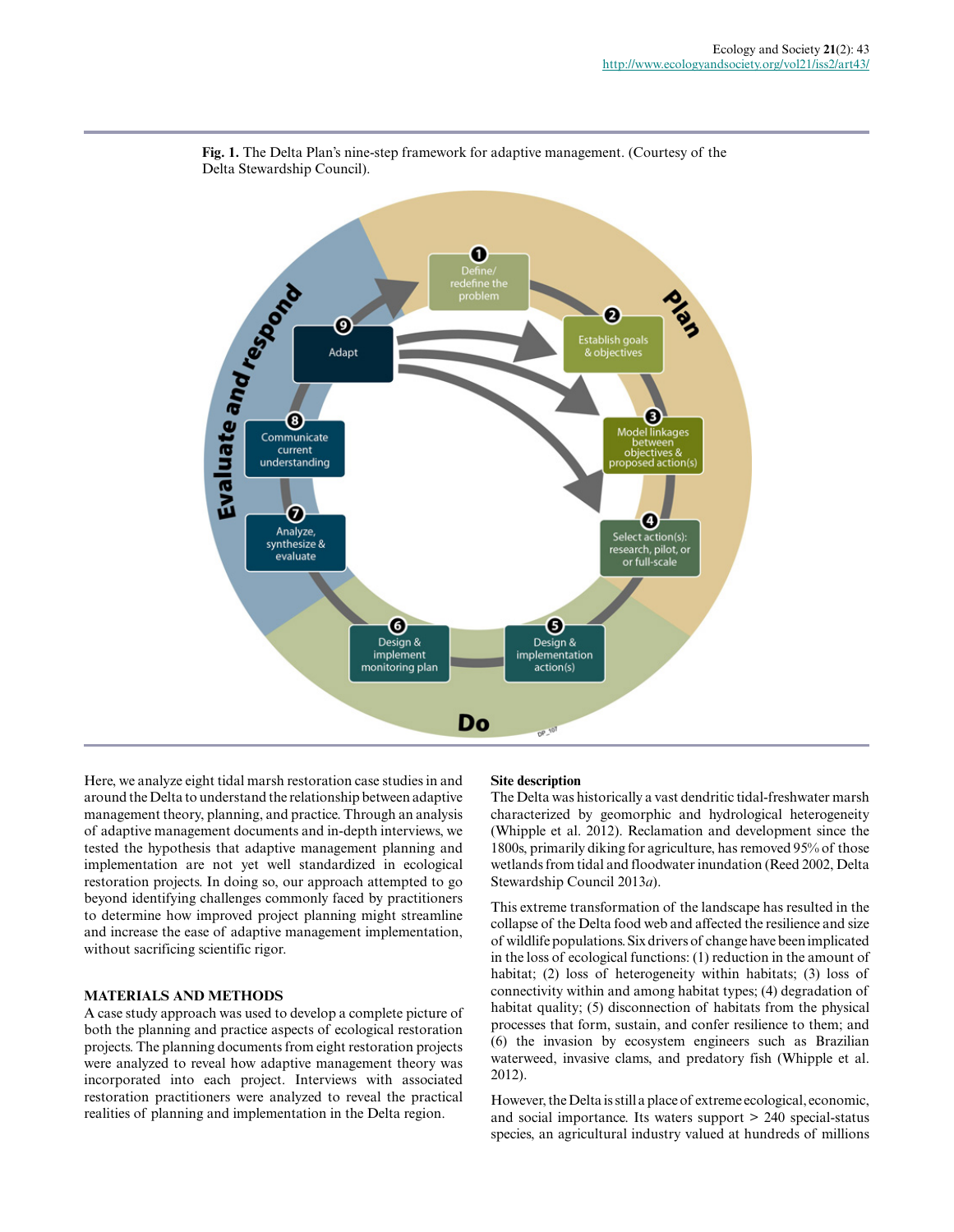of dollars (USD) annually, and California's complex water conveyance system. Therefore, the current ecological collapse, extenuated by drought conditions, is inextricable from social and political controversy (Delta Stewardship Council 2013*a*). The current approach to address these issues includes a massive push toward restoring extensive areas of diked former marsh (Orr et al. 2003). Tidal marsh restoration design and planning has evolved in the last decade, with projects increasing in size and complexity. However, few undisturbed reference sites remain, and there is still considerable scientific uncertainty about how to restore marsh habitat (Callaway et al. 2011).

Of the eight tidal marsh restoration case studies examined herein (Box 2), five are located within the bounds of the Delta, where adaptive management is legally required. Three projects are located outside the Delta, either in the vicinity of Suisun Marsh or San Francisco Bay. Four projects are still in the planning phase, two are currently under construction, and two have completed construction.

#### **Box 2: Project descriptions**

Project A: The site was historically a combination of grassland, seasonal wetland, open water features, and tidal marsh until it was diked and reclaimed for agriculture in the mid-1900s. This ongoing project aims to restore physical processes (hydrodynamics and sedimentation) to increase productivity and benefit fish.

Project B: The site was historically tidal marshland until it was leveed in the early 1900s for grazing and dairy operations. This ongoing project aims to restore three parcels to create tidal marsh, riparian woodland, irrigated pasture, subtidal open water, and managed nontidal marsh. An experimental approach will be taken to compare two elevations and sizes of marsh.

Project C: The site was historically influenced by tidal flows from the Bay and backwater flooding from the Sacramento River until construction projects modified the hydrological regime and isolated a section of the slough. This completed construction project aims to reconstruct the historic channel and re-establish tidal connection to the marsh to benefit native species and water quality.

Project D: The site was historically an expansive tidal marsh until it was reclaimed for agriculture. This ongoing project aims to restore emergent wetlands and subtidal habitats, with a focus on enhancing primary and secondary productivity for native fish.

Project E: The site was historically tidal freshwater emergent wetland and was one of the last to be reclaimed for agriculture. This ongoing project aims to enhance flood protection while restoring a mosaic of tidal freshwater wetlands, seasonal floodplain, and riparian areas.

Project F: The site was historically brackish tidal marsh until the 1930s, when it was managed for livestock grazing and duck hunting activities. This completed construction project aimed to use a minimal construction and site manipulation approach to transition the site to an intertidal brackish habitat by increasing elevations over time via natural sedimentation and restoring full tidal exchange.

Project G: These sites were historically tidal wetland habitat until they were converted into salt crystallizer ponds for salt production starting in the late 1800s. This ongoing landscape-scale project aims to use applied studies to guide the restoration of a mix of tidal marsh, mudflat, and managed pond ecosystems.

Project H: The site was historically characterized by brackish tidal marsh until it was diked and drained for agriculture in the 1880s. This ongoing project aims to use the engineered placement of  $\sim$ 15.3 million m<sup>3</sup> of agency-approved dredged sediment to raise site elevations and restore a mixture of tidal wetlands, seasonal wetlands, intertidal ponds, vernal pools, and upland buffer zone.

#### **Case study selection**

To settle on these eight case studies, a variety of tidal marsh restoration projects were identified that use an adaptive management approach and have publicly available planning documents (Table 1). As long as the projects had these attributes, the phase of project completion (construction planned, ongoing, or completed) was considered irrelevant. The projects were identified using information from the Sacramento-San Joaquin Delta Conservancy and the project mapping tool EcoAtlas (California Wetlands Monitoring Workgroup 2015). Prime case study candidates were then identified using a maximum variation sampling approach (Patton 2002). Current research does not agree on the ideal number of case studies to use in a multiple case study approach, but Eisenhardt (1989) suggests a maximum of seven cases, whereas Yin (1994) suggests that data should be collected until saturation.

Representatives of 12 projects were contacted by email with an interview request, and subsequently, 12 in-depth, semistructured interviews were conducted during winter 2015. Of these 12 projects, 2 fell outside the scope of this examination because the participants did not discuss a singular project, and 2 were not usable because the project did not yet have any publicly available adaptive management planning documents.

#### **Case study analysis**

Eight case studies, each with an associated interview, were usable. The interviews explored how the representative of each restoration project defined adaptive management, their attitudes toward it, experiences with implementation, and suggestions to improve its ease of use. In addition, interviews delved into project setbacks and best practices. However, the opinions and personal views shared by interviewees are not necessarily reflective of the organizations for which they work. An interview guide ensured comparability across interviews (Appendix 1). After gaining consent, all interviews were recorded using a Sony ICD-UX533F digital voice recorder and transcribed by hand in Microsoft Word. Initially, the transcripts, ranging from 11–20 pages, were uploaded in MAXQDA, a qualitative data analysis software program, to conduct a preliminary within-case analysis. Each transcript was coded according to key research themes based on both the interview question topics and a background literature review. Themes included adaptive management definitions, challenges, and recommendations. Subsequently, the results of the coding were exported to Microsoft Excel, and a cross-case analysis was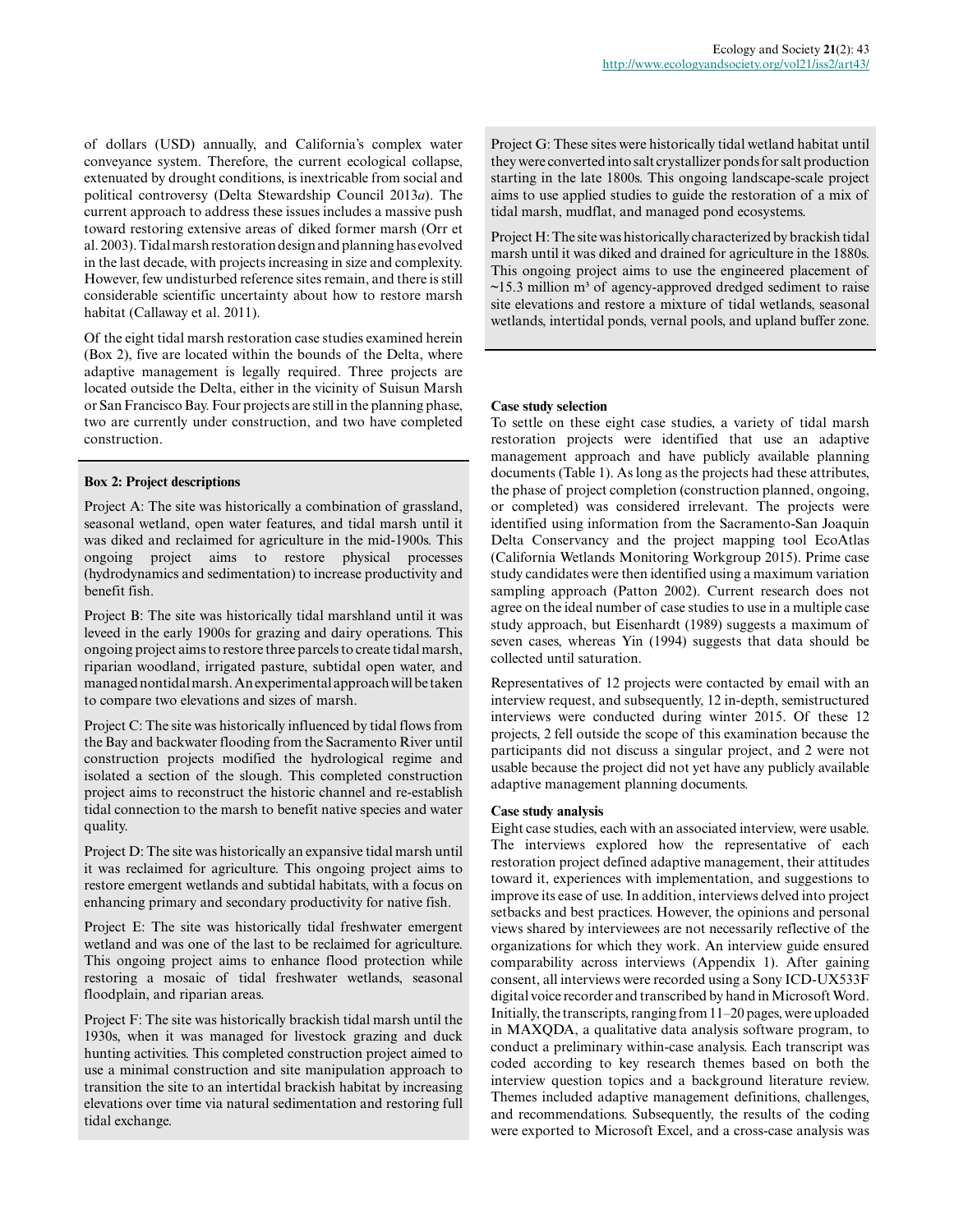|                                                                                                                                                                                 |   |   |    | Restoration project |              |             |    |    |                                              |
|---------------------------------------------------------------------------------------------------------------------------------------------------------------------------------|---|---|----|---------------------|--------------|-------------|----|----|----------------------------------------------|
| Key planning element                                                                                                                                                            | A | B | C  | D                   | E            | F           | G  | H  | Number of projects<br>containing key element |
| Clear goals and objectives that are based on best available science                                                                                                             | Y | Y | Y  | Y                   | Y            | Y           | Y  | Y  | 8                                            |
| Quantitative models that formalize current scientific understanding and<br>identify trade-offs of different management actions <sup>1</sup>                                     | Y | Y | Y  | Y                   | Y            | Y           | Y  | Y  | 8                                            |
| Conceptual models that outline linkages, showing cause-and-effect<br>pathways <sup>1</sup>                                                                                      | Y |   |    |                     | Y            | N           | Y  |    | 5                                            |
| Alternatives that show consideration of various restoration designs <sup>T</sup>                                                                                                | Y |   |    |                     | Y            |             |    | Y  | 8                                            |
| Key uncertainties that identify and assess gaps in knowledge about the<br>system <sup>1</sup>                                                                                   |   | Y | Y  | Y                   | Y            | $\mathbf N$ | Y  | L  | 5                                            |
| Hypotheses of system function that are developed from key uncertainties <sup>†</sup>                                                                                            | Y |   | N  |                     | Y            | N           |    | N  | 4                                            |
| <i>Performance measures</i> that address progress toward fulfilling goals and<br>objectives, taking into account cost and practicality <sup>™</sup>                             | Y | Y | Y  | L                   | Y            | Y           | Y  | Y  | 7                                            |
| Monitoring specific to objectives that aims to reduce uncertainty and<br>inform decision making; includes baseline, metrics, methods for analysis,<br>and timeline <sup>™</sup> | Y |   | Y  | Y                   |              | Y           | Y  | Y  | 6                                            |
| Data management and documentation procedures that include data quality<br>assurance, data storage, information storage, and access <sup>†</sup>                                 |   | N |    |                     | L            | N           | Y  | Y  | $\overline{c}$                               |
| Result and reporting procedures that specify communication procedures (e.<br>$g_{\cdot}$ , progress and final reports, presentations) <sup><math>\tau</math></sup>              | Y |   | Y  |                     |              | Y           | Y  | Y  | 5                                            |
| Scientific review procedures that specify the use of peer review and experts<br>throughout process <sup>†</sup>                                                                 |   |   | N  |                     | L            | L           | Y  | Y  | $\overline{c}$                               |
| Framework for decision making that specifies a timeline and performance<br>thresholds to trigger a change in management actions or objectives <sup><math>\bar{i}</math></sup>   | N |   | v  |                     | $\mathbf{L}$ | L           | Y  | Y  | 3                                            |
| <i>Potential management actions</i> that may be carried out as adaptive changes <sup><math>\bar{i}</math></sup>                                                                 | N |   |    |                     |              |             |    | Y  | 3                                            |
| Organizational structure that defines who is responsible for coordinating<br>and carrying out tasks <sup>1</sup>                                                                | Y | N | Y  |                     |              |             | Y  | Y  | 4                                            |
| <i>Explicit experimentation</i> that can test management actions (specific to<br>active adaptive management $)^{T}$                                                             |   | Y |    |                     |              |             | Y  |    | 2                                            |
| Total key planning elements                                                                                                                                                     | 9 | 8 | 10 | 5                   | 7            | 6           | 15 | 13 |                                              |
| $\int_{0}^{\infty}$ Recommended by the Delta Stewardship Council (2013 $a$ b)                                                                                                   |   |   |    |                     |              |             |    |    |                                              |

**Table 1.** Use of key planning elements of adaptive management.  $Y = yes$ , element included;  $N = no$ , element not included;  $L = limited$ , element included but lacks detail or is hypothetical; - = unable to determine, planning has been delayed and is not finalized.

†Recommended by the Delta Stewardship Council (2013*a,b*).

‡Recommended by Nyberg (1999), Allen and Gunderson (2011), Fischenich and Vogt (2012).

conducted. Through categorization and pattern matching, subthemes such as the different types of challenges were determined.

A similar approach was taken to analyze project planning documents. First, the number of key elements in each project's planning documents was identified. Then, the specificity and detail allotted to each key element was assessed and compared across projects.

#### **RESULTS**

#### **Analysis of planning**

It is clear from the evaluation of restoration project documents that the general format for adaptive management planning documents is relatively undefined, and that the inclusion of key planning elements varies by project (Table 1). A majority of the eight projects' plans did not include all of the key elements identified in adaptive management planning guides for the Delta, and only a few of the projects included additional key elements recommended by a wider array of guides. However, several plans are still in draft format, and all aspects are not yet finalized. Therefore, planning related to these projects may still evolve. As they currently stand, almost every project gave a detailed description of the key elements related to early project design: (1) a description of goals and objectives, (2) use of quantitative models to identify trade-offs of different management actions, (3) consideration of restoration design alternatives, and (4) defined performance measures. Six of the eight plans included a monitoring procedure specific to the project objectives. Two projects failed to include a detailed description of monitoring, but these plans are still in draft format. Five of the eight plans stated key uncertainties, specified reporting requirements, and included conceptual models showing cause and effect pathways. The specified reporting requirements, however, related primarily to the permit process rather than to how results would be shared with the public.

Several of the key elements potentially more relevant to adaptive management and the project postplanning were often more ambiguous. Only four projects explicitly translated the key uncertainties into hypotheses of system functions or defined who would be responsible for coordinating and carrying out specific tasks. Only three included a framework for decision making or considered potential future management actions in terms of adaptive changes. Just two projects planned out data management and documentation procedures such as data or information storage; and just two very clearly defined the role of science and technical experts in the project. Further, although all projects considered applied studies or experimentation in some way, a majority (six of eight) stated that additional resources or support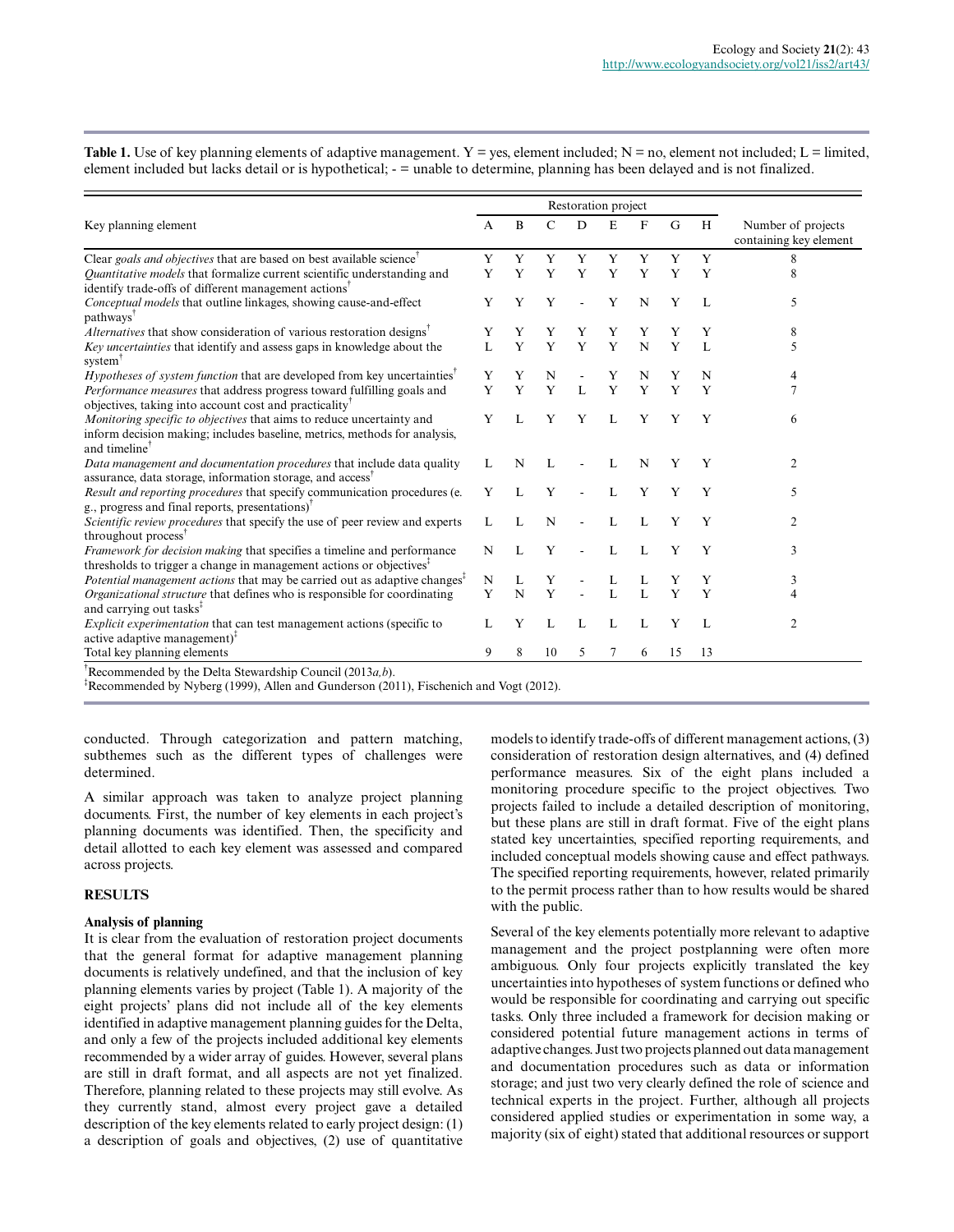|                     |                                        |   | Restoration project |   |   |                          |   |   |   |                                                 |
|---------------------|----------------------------------------|---|---------------------|---|---|--------------------------|---|---|---|-------------------------------------------------|
| Type of challenge   | Challenge                              | A | B                   |   | D | F.                       | F | G | Н | Number of practitioners<br>mentioning challenge |
| Regulatory          | Onerous environmental review processes |   | Y                   |   |   |                          | N |   | Y |                                                 |
|                     | Conflicting regulatory priorities      |   |                     |   |   |                          | Y |   | Y |                                                 |
|                     | Making adaptive changes                |   |                     |   |   |                          | Y | N | N |                                                 |
| <b>Bureaucratic</b> | Acquiring real estate                  |   | Y                   |   | Y | $\overline{\phantom{a}}$ | Y |   |   |                                                 |
|                     | Acquiring funding                      | N | Y                   | Y | N | Y                        | N |   | N |                                                 |
| External            | Negotiating with affected land owners  |   |                     |   | Y |                          |   |   |   |                                                 |
|                     | Gaining public support                 |   |                     |   |   |                          |   |   |   |                                                 |
| Internal            | Coordinating multiple agencies         |   |                     |   |   |                          |   |   |   |                                                 |
|                     | Coordinating science and management    |   |                     |   |   |                          |   |   |   |                                                 |
|                     | Shifting internal priorities           |   |                     | v |   | v                        | Y |   |   |                                                 |
|                     | Staff turnover                         |   |                     |   |   |                          | Y |   | Y |                                                 |
|                     | Risk aversion                          |   |                     |   |   |                          |   |   |   |                                                 |

**Table 2.** Challenges described by restoration practitioners.  $Y = yes$ , challenge encountered;  $N = no$ , challenge not encountered;  $$ challenge not mentioned.

were necessary to pursue them. Only two projects explicitly planned experimentation as an integral part of the project.

#### **Analysis of practice**

Practitioners' experiences revealed that in reality, adaptive management is an ambiguous concept, and project planning and implementation is complex and slow. Selected quotations regarding practitioners' interpretations of adaptive management can be found in Appendix 2. Practitioners often described the adaptive management process as fluid and organic. Beyond this, two differing views became clear. Some practitioners described adaptive management as a common-sense approach without a set form and driven purely by project objectives. As one practitioner stated, "It's just going to be completely fluid… totally driven by whatever your hypothesis is and if you're meeting your goals and objectives." In contrast, some practitioners described it as a very structured and defined strategy. For example, one practitioner stated, "It doesn't do any good to just react, you have to have a framework, a process by which you respond sensibly and productively." When considering their projects, practitioners also showed a tendency to break adaptive management into different components, mentioning adaptive management of monitoring elements, of the physical restoration configuration, and of communication.

Projects were exposed to a variety of interrelated challenges, which were similar between projects, although they varied in extent and difficulty (Table 2). Our analysis focuses less on scientific and technical challenges because a consensus was clear that these aspects could be addressed fairly easily, whereas the problems related to financial, bureaucratic, regulatory, and political aspects of the projects were harder to resolve. Supporting quotations defining these challenges can be found in Appendix 3.

The challenges that came up most frequently during interviews dealt with regulatory aspects of the projects (Table 2). Five practitioners felt that the cost and time needed to reacquire permits to make physical adaptive changes after opening the site to tidal inundation were prohibitive. Two projects did not encounter this challenge, perhaps because of the way the projects were set up, with a mind to constant scientific review, cooperation with the regulatory agencies issuing permits, and a long project

timeline (e.g., 50 years). Five practitioners felt that the environmental review process was complex, costly, and slow. The main frustration was the fact that restoration projects meant to benefit the environment were faced with the same challenging permit-acquisition process as development projects. However, several practitioners felt that the existing process was necessary and straightforward if approached correctly. Finally, three practitioners detailed the challenges of conflicting regulatory priorities. Tidal marsh restoration is complex from a regulatory standpoint because it generally involves converting one wetland type into another (e.g., managed wetland to tidal marsh). The act of restoration, therefore, can have a harmful effect on preexisting species, a fact that leaves regulatory bodies, as well as the project managers, unsure of how to move forward.

Other frequent challenges that projects faced were bureaucratic, such as acquiring property or funding. Four practitioners encountered difficulty in acquiring the necessary land for restoration. Public agencies are not allowed to offer more than market value for property, and therefore, generally focus on restoring public lands. However, all four projects in question had mandated restoration targets, and agencies encountered difficulty in acquiring enough land to fulfill their obligations while still ensuring the land was conducive to tidal marsh restoration. Four practitioners found it challenging to acquire funding for specific aspects of their projects. Whereas the construction phase of projects was generally well funded, practitioners found that support was limited for aspects of the project related to evaluation and learning such as monitoring, publishing results, attending seminars, and conducting experiments.

A majority of challenges were linked to aspects of project management itself. Three practitioners described challenges in coordinating science and management, and four practitioners described challenges in coordinating the multiple agencies involved in their restoration project. The former was a challenge in trying to balance scientific rigor with the many constraints of managing a project. The later was seen as difficult because of the large number of agencies, each with their own rules, concerns, and stakes in the project. Three practitioners faced shifting internal priorities, including waxing and waning internal support for the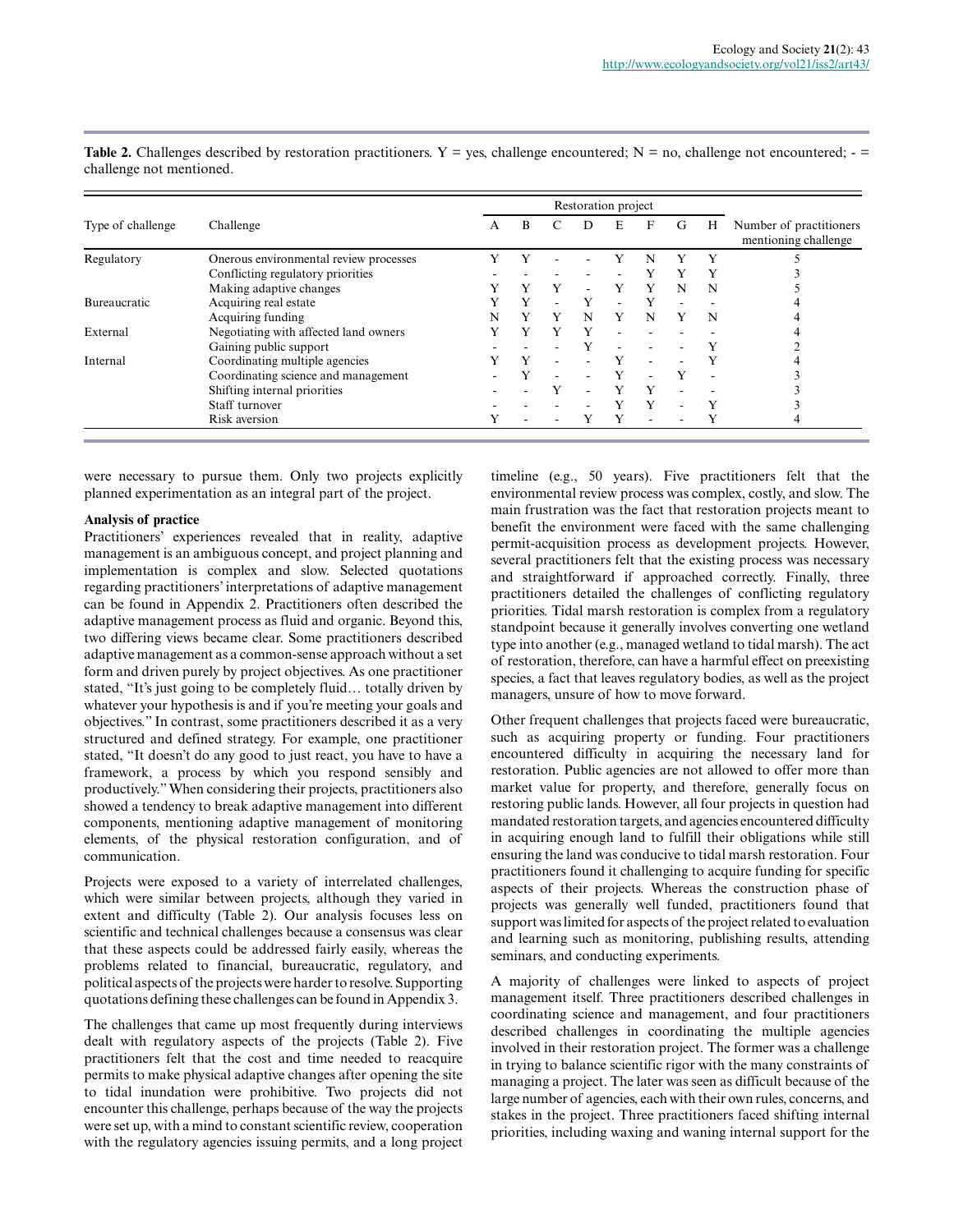restoration project, as well as a lack of priority given to fixing monitoring problems or writing management documents. Four practitioners mentioned the challenge of risk aversion. Practitioners felt that restoration projects were contentious and the people involved faced considerable pressure not to take unnecessary risks. Practitioners therefore placed extraordinary time and effort on project design and planning to avoid failure after implementation. Finally, three practitioners stated that staff turnover was a challenge. Changes in staffing were common because of the number of years, or even decades, needed to bring projects to completion. Effects included project setbacks, changes to standing agreements, or starting projects on a different track.

The final two challenges dealt with project-public interactions. Four practitioners stated that negotiations with adjacent landowners were intricate and caused project delays. Landowners were interested in how water moved on and off the site and in ensuring that there would be no adverse effects from the restoration operations. Two practitioners found it challenging to gain public support for their projects. Miscommunications and misunderstandings between restoration staff and the public were common and at times created derisive and contentious atmospheres around these projects.

In addition to challenges, practitioners were asked to describe best practices and ideas to improve the facilitation of adaptive management. Selected quotes can be found in Appendix 4. Some of these recommendations are achievable at the project level, whereas others require structural changes at a higher level. For example, several practitioners called for a more formalized ecological restoration community and a regional monitoring framework to increase opportunities for collaboration and coordination across projects. In addition, several practitioners felt that flexible permitting, increased funding, and an improved system for acquiring land would facilitate both restoration and adaptive management.

At the project level, a majority of practitioners felt that there needed to be "more doing" so that learning would be based on experience. They spoke of the importance of proper site preparation, as well as frequent site visits to notice surprises that might affect the trajectory of the restoration. One practitioner felt that adaptive management could be facilitated better if projects incorporated a standing independent scientific review team that worked as an intermediary between the project and the regulatory agencies. Another practitioner felt that a multibenefit approach was beneficial, for example, combining flood protection and restoration goals. The most common themes were the need for increased communication between restoration participants, and the need to create a culture of patience, listening, and openness. In line with this, practitioners recommended trying to make plans as specific as possible, with defined hypotheses, organizational structures, and requirements for documentation and continuity.

#### **DISCUSSION**

The investigated case studies are essentially some of the first restoration projects in the Delta that incorporated the *Delta Reform Act* concept of adaptive management, which makes them a valuable source of information. It is too early to evaluate whether adaptive management is a successful management technique for each individual restoration project. However, one

can start to evaluate the realities of the adaptive management planning and implementation process.

There are some limitations to the assessments presented herein. All relevant plans used in the analysis of project documents may not have been finalized because of the varying stages of project completion. In addition, not all planning documents had the same format, making comparison sometimes difficult. Planning elements were clearly defined to make the evaluations as objective as possible. In addition, the interview approach reveals perspectives specific to the practitioners' duties and experiences, which may vary somewhat between projects. Because the questions asked were often open ended, the most important, but perhaps not all, recommendations and challenges were captured. Restoration in the Delta operates in an extremely complex social, political, and economic setting, and the nuances of each project's challenges may be lost in this overview.

However, the challenges described by restoration practitioners in and around the Delta have all been identified previously as reasons for adaptive management failure, revealing that they are not specific to these case studies or even ecological restoration (Gregory et al. 2006, Walters 2007, Allen and Gunderson 2011). For this reason, the lessons learned from this analysis may be valuable beyond the field of tidal marsh restoration and relevant beyond the geographical context of the San Francisco Bay Delta Estuary.

While a majority of the challenges indirectly affect adaptive management by delaying the rate at which decisions and changes can be made, several directly influence the implementation of adaptive management. These challenges include: making physical adaptive changes, acquiring funding, coordinating science and management, and risk aversion. These four challenges essentially interrupt the iterative adaptive management cycle between the evaluation and planning stages or between the planning and implementation stages (Fig. 1). In doing so, they eliminate opportunities to use learning to inform key management decisions.

The feedback between learning and decision making is a defining feature of adaptive management (Williams and Brown 2012). Theoretically, it allows for action, even in the face of uncertainty, because of the understanding that new learning will fill the gaps in knowledge over time (Buchsbaum and Wigand 2012). Perhaps because the iterative process is being interrupted repeatedly, this feedback process does not seem to be occurring yet in the Delta. Addressing the four aforementioned challenges may help streamline the feedback process.

However, compounding this problem, planning documents do not necessarily define key uncertainties or, more importantly, specify how to reduce them. The plans generally tried to account for all of the identified key elements, but often did not include enough details to provide clear guidance. Ambiguity was common, particularly in planning related to decision making, potential management actions, data management, documentation procedures, organizational structure, and scientific review.

Research suggests that project success is positively correlated with investment in defining requirements and in developing technical specifications (Dvir et al. 2003). Therefore, addressing ambiguity and the lack of detailed planning for integral adaptive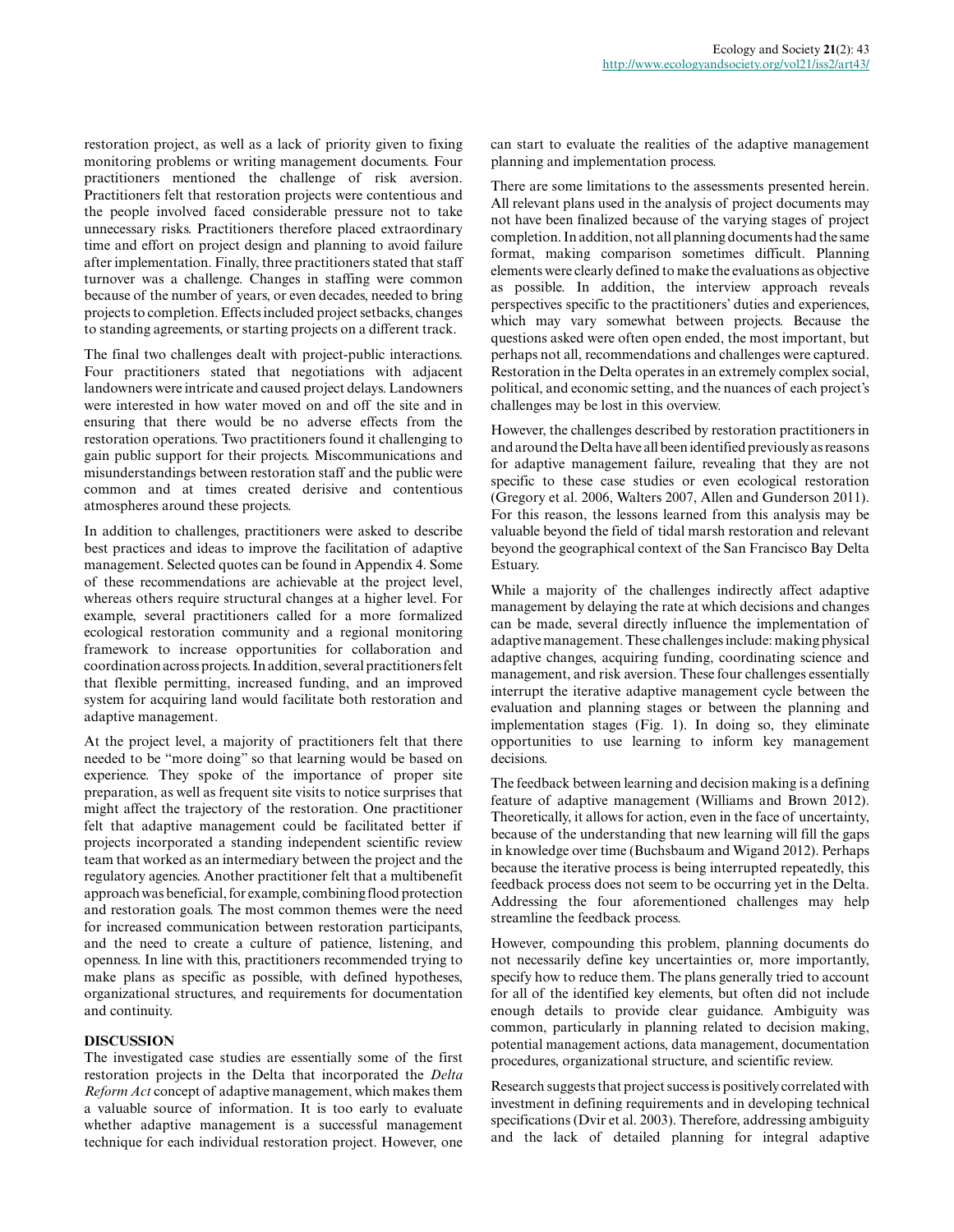management elements may help address the aforementioned challenges and increase chances of successful adaptive management.

In fact, practitioners called for more detailed planning, including increased specificity, improved documentation, defined hypotheses, defined organizational structures, and the inclusion of independent science review. One practitioner stated that if plans were more specific, "Then it's not me going to my boss saying, 'Oh, I think we need to add a breach here.' It's me going to my boss saying, 'This action on site is not occurring, this is what is laid out to fix and remedy that issue, and this is what the suggestion is in the restoration plan to do that.'" Projects that included detailed planning for the key elements identified in Table 1 were more able to ensure an iterative adaptive management cycle of learning. For example, two projects that defined a very specific science review process were able to work more closely with regulatory agencies to make physical adaptive changes and address risk aversion (Appendix 4).

Changes at the project level may therefore begin to address some of the internal, external, and regulatory challenges (Table 2) and help to deconstruct obstacles to the iterative cycle of learning. However, these changes may add additional expenses or may be difficult to plan early on because of a lack of information (Cabin 2007). The remaining regulatory and bureaucratic challenges cannot simply be addressed at the project level but may require changes at a governance level (Table 2). Large-scale modifications are currently being considered for ecological restoration in the Delta, and efforts are ongoing to increase structural flexibility to support better an adaptive management approach (Delta Stewardship Council 2013*b,* 2014, Lund and Moyle 2013). The analyses presented herein support efforts to create a formalized ecological restoration community for the San Francisco Bay Delta Estuary, which could potentially act as a centralized forum to address the challenges or knowledge-sharing issues addressed herein.

Restoration projects are immensely complex, and creating shared interpretations of adaptive management may also be essential to adaptive management success. From a theoretical standpoint, the cycle is a structured, iterative process marked by set decisionmaking points, at which time management actions or adjustments should be made (Williams 2011). Under a passive approach, the best management action is simply implemented, and monitoring and evaluation are used to introduce the appropriate adjustments. Under an active adaptive management approach, monitoring and evaluation of each alternative helps determine which one is more effective in meeting objectives, and adjustments are made in the next round of management decisions (Murray and Marmorek 2003). However, in reality, evaluation and decision making occur regularly and frequently throughout a project's timeline (Nilsson et al. 2016), suggesting that learning must be reapplied to a project at all times, not solely at set decision points. As one restoration practitioner acknowledges, decisions occur "…more by osmosis in practice, than through deliberate actions."

This reality of learning and decision making may explain the interpretation of adaptive management as a common-sense approach without a set form. Managers must constantly be able to make decisions on a variety of topics, including monitoring, communication, and physical design. However, this must not take

away from the particular importance of a well-structured decision-making process. Although Bart (1993) and others claim that too much planning can curtail creativity, our case study analysis suggests that specific planning, when applied as a strong framework for projects, to be updated as learning occurs, may to some degree address both the challenges and ambiguity that restoration practitioners in the Delta face when carrying out adaptive management.

#### **CONCLUSION**

Adaptive management is not yet a well-defined or easily implemented strategy for restoration managers in the Delta. Implementation seems to be directly and indirectly affected by challenges and convoluted by ambiguity. Our case study analysis suggests that planning should be very specific about potential management actions, decision making, scientific review, documentation, and responsibilities, to support the scientific underpinnings of an adaptive management approach. In addition, plans that are updated as projects progress and focus on how key uncertainties will be reduced may allow for more action on the ground. Increased attention to detail in planning can be seen clearly in projects in which adaptive management became more than just a legislative requirement, and was actually integral to the restoration trajectory. With a combination of changes at the project level and the governance level, it may be possible to make adaptive management more accessible to managers, increasing knowledge of restoration processes as well as chances for restoration success.

As restoration initiatives move toward large, landscape-scale projects, as in the Delta, adaptive management may provide a scientific framework that can support more complex projects and result in better ecological restoration, as also described by Simenstad et al. (2006) and Cabin (2007). Innovative solutions to the challenges encountered by restoration practitioners will help transition adaptive management from a promising theoretical concept to a workable management strategy.

*Responses to this article can be read online at:* [http://www.ecologyandsociety.org/issues/responses.](http://www.ecologyandsociety.org/issues/responses.php/8521) [php/8521](http://www.ecologyandsociety.org/issues/responses.php/8521)

#### **Acknowledgments:**

*We first and foremost thank all of the people kind enough to spare their valuable time to sit with us for an interview. In addition, we thank Shakoora Azimi Gaylon (Deputy Executive Officer, Sacramento-San Joaquin Delta Conservancy), for providing the initial inspiration for this project.*

#### **LITERATURE CITED**

Allen, C. R., and L. H. Gunderson. 2011. Pathology and failure in the design and implementation of adaptive management. *Journal of Environmental Management* 92(5):1379-1384. [http://](http://dx.doi.org/10.1016/j.jenvman.2010.10.063) [dx.doi.org/10.1016/j.jenvman.2010.10.063](http://dx.doi.org/10.1016/j.jenvman.2010.10.063) 

Bart, C. K. 1993. Controlling new product R&D projects. *R&D Management* 23(3):187-197. [http://dx.doi.org/10.1111/j.1467-9310.1993.](http://dx.doi.org/10.1111/j.1467-9310.1993.tb00822.x) [tb00822.x](http://dx.doi.org/10.1111/j.1467-9310.1993.tb00822.x)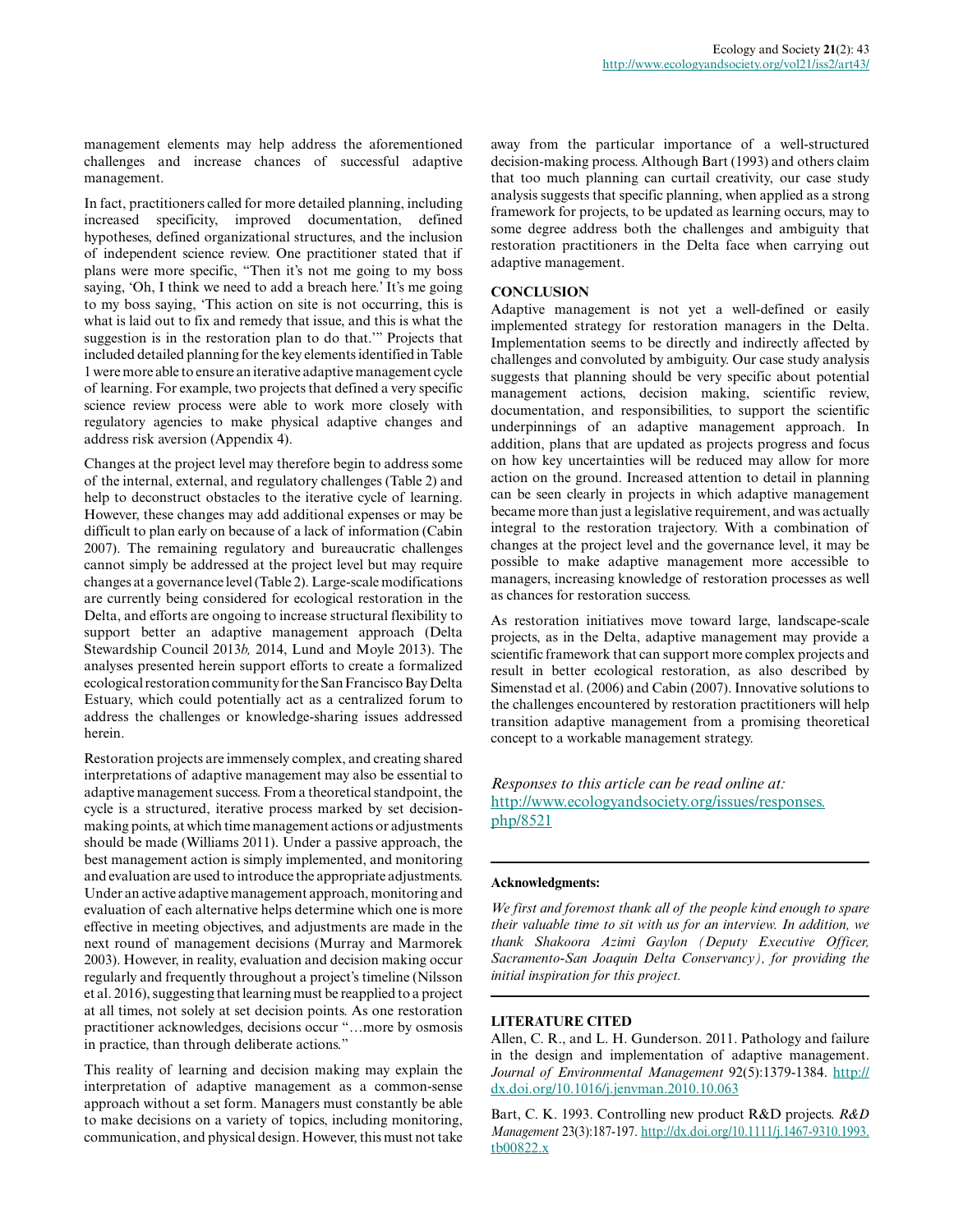Buchsbaum, R. N., and C. Wigand. 2012. Adaptive management and monitoring as fundamental tools to effective salt marsh restoration. Pages 213-231 *in* C. T. Roman and D. M. Burdick, editors. *Tidal marsh restoration: a synthesis of science and management.* Island Press, Washington, D.C., USA.

Butler, W. H., A. Monroe, and S. McCaffrey. 2015. Collaborative implementation for ecological restoration on US public lands: implications for legal context, accountability, and adaptive management. *Environmental Management* 55(3):564-577. [http://](http://dx.doi.org/10.1007/s00267-014-0430-8) [dx.doi.org/10.1007/s00267-014-0430-8](http://dx.doi.org/10.1007/s00267-014-0430-8) 

Cabin, R. J. 2007. Science-driven restoration: a square grid on a round earth? *Restoration Ecology* 15(1):1-7. [http://dx.doi.](http://dx.doi.org/10.1111/j.1526-100X.2006.00183.x) [org/10.1111/j.1526-100X.2006.00183.x](http://dx.doi.org/10.1111/j.1526-100X.2006.00183.x) 

California Wetlands Monitoring Workgroup. 2015. *EcoAtlas.* San Francisco Estuary Institute, San Francisco, California, USA. [online] URL: <http://www.ecoatlas.org>

Callaway, J. C., V. T. Parker, M. C. Vasey, L. M. Schile, and E. R. Herbert. 2011. Tidal wetland restoration in San Francisco Bay: history and current issues. *San Francisco Estuary and Watershed Science* 9(3):1-12. [online] URL: [http://escholarship.org/uc/](http://escholarship.org/uc/item/5dd3n9x3) [item/5dd3n9x3](http://escholarship.org/uc/item/5dd3n9x3) 

Clewell, A., J. Rieger, and J. Munro. 2005. *Guidelines for developing and managing ecological restoration projects.* Second edition. Society for Ecological Restoration International, Tuscon, Arizona, USA. [online] URL: [http://www.ser.org/docs/default](http://www.ser.org/docs/default-document-library/ser_international_guidelines.pdf)[document-library/ser\\_international\\_guidelines.pdf](http://www.ser.org/docs/default-document-library/ser_international_guidelines.pdf)

Davis, S. M., and J. C. Ogden. 1994. Toward ecosystem restoration. Pages 769-796 *in* S. M. Davis and J. C. Ogden, editors. *Everglades: the ecosystem and its restoration.* St. Lucie Press, Boca Raton, Florida, USA.

Delta Stewardship Council. 2013*a. The Delta Plan Appendix 3.* Delta Stewardship Council, Sacramento, California, USA. [online] URL: <http://www.deltacouncil.ca.gov/delta-plan-0>

Delta Stewardship Council. 2013*b. The Delta Science Plan.* Delta Stewardship Council, Sacramento, California, USA. [online] URL: [http://deltacouncil.ca.gov/sites/default/files/documents/](http://deltacouncil.ca.gov/sites/default/files/documents/files/Delta-Science-Plan-12-30-2013.pdf) [files/Delta-Science-Plan-12-30-2013.pdf](http://deltacouncil.ca.gov/sites/default/files/documents/files/Delta-Science-Plan-12-30-2013.pdf)

Delta Stewardship Council. 2014. *Delta restoration hub - an integrative approach to Delta restoration.* Delta Stewardship Council, Sacramento, California, USA. [online] URL: [http://](http://deltacouncil.ca.gov/events/science-program-seminar/delta-restoration-hub-integrative-approach-delta-restoration) [deltacouncil.ca.gov/events/science-program-seminar/delta-restoration](http://deltacouncil.ca.gov/events/science-program-seminar/delta-restoration-hub-integrative-approach-delta-restoration)[hub-integrative-approach-delta-restoration](http://deltacouncil.ca.gov/events/science-program-seminar/delta-restoration-hub-integrative-approach-delta-restoration)

Dvir, D., T. Raz, and A. J. Shenhar. 2003. An empirical analysis of the relationship between project planning and project success. *International Journal of Project Management* 21(2):89-95. [http://](http://dx.doi.org/10.1016/s0263-7863%2802%2900012-1) [dx.doi.org/10.1016/s0263-7863\(02\)00012-1](http://dx.doi.org/10.1016/s0263-7863%2802%2900012-1)

Eisenhardt, K. M. 1989. Building theories from case study research. *Academy of Management Review* 14(4):532-550. [http://](http://dx.doi.org/10.5465/AMR.1989.4308385) [dx.doi.org/10.5465/AMR.1989.4308385](http://dx.doi.org/10.5465/AMR.1989.4308385)

Fischenich, J. C., C. Vogt, and others. 2012. *The application of adaptive management to ecosystem restoration projects.* ERDC TN-EMRRP-EBA-10. U.S. Army Engineer Research and Development Center, Vicksburg, Mississippi, USA. [online] URL:<http://el.erdc.usace.army.mil/elpubs/pdf/eba10.pdf>

Folke, C., T. Hahn, P. Olsson, and J. Norberg. 2005. Adaptive governance of social-ecological systems. *Annual Review of Environment and Resources* 30:441-473. [http://dx.doi.org/10.1146/](http://dx.doi.org/10.1146/annurev.energy.30.050504.144511) [annurev.energy.30.050504.144511](http://dx.doi.org/10.1146/annurev.energy.30.050504.144511) 

Gregory, R., D. Ohlson, and J. Arvai. 2006. Deconstructing adaptive management: criteria for applications to environmental management. *Ecological Applications* 16(6):2411-2425. [http://dx.](http://dx.doi.org/10.1890/1051-0761%282006%29016%5B2411%3Adamcfa%5D2.0.co%3B2) [doi.org/10.1890/1051-0761\(2006\)016\[2411:damcfa\]2.0.co;2](http://dx.doi.org/10.1890/1051-0761%282006%29016%5B2411%3Adamcfa%5D2.0.co%3B2) 

Healey, M., M. Dettinger, and R. Norgaard. 2008. *The state of Bay-Delta science, 2008.* CALFED Science Program, Sacramento, California, USA. [online] URL: [http://www.science.](http://www.science.calwater.ca.gov/pdf/publications/sbds/sbds_final_update_122408.pdf) [calwater.ca.gov/pdf/publications/sbds/sbds\\_final\\_update\\_122408.](http://www.science.calwater.ca.gov/pdf/publications/sbds/sbds_final_update_122408.pdf) [pdf](http://www.science.calwater.ca.gov/pdf/publications/sbds/sbds_final_update_122408.pdf)

Lebel, L., J. M. Anderies, B. Campbell, C. Folke, S. Hatfield-Dodds, T. P. Hughes, and J. Wilson. 2006. Governance and the capacity to manage resilience in regional social-ecological systems. *Ecology and Society* 11(1):19. [online] URL: [http://www.](http://www.ecologyandsociety.org/vol11/iss1/art19/) [ecologyandsociety.org/vol11/iss1/art19/](http://www.ecologyandsociety.org/vol11/iss1/art19/)

Lee, K. N. 1999. Appraising adaptive management. *Conservation Ecology* 3(2):3. [online] URL: [http://www.consecol.org/vol3/iss2/](http://www.consecol.org/vol3/iss2/art3/) [art3/](http://www.consecol.org/vol3/iss2/art3/) 

Lund, J. R., and P. Moyle. 2013. Adaptive management and science for the Delta ecosystem. *San Francisco Estuary and Watershed Science* 11(3):1-6. [online] URL: [http://escholarship.](http://escholarship.org/uc/item/1h57p2nb) [org/uc/item/1h57p2nb](http://escholarship.org/uc/item/1h57p2nb) 

McLain, R. J., and R. G. Lee. 1996. Adaptive management: promises and pitfalls. *Environmental Management* 20(4):437-448. <http://dx.doi.org/10.1007/bf01474647>

Murray, C., and D. Marmorek. 2003. Adaptive management and ecological restoration. Pages 417-428 *in* P. Freiderici, editor. *Ecological restoration of southwestern ponderosa pine forests.* Island Press, Washington, D.C., USA.

Nilsson, C., A. L. Aradottir, D. Hagen, G. Halldórsson, K. Høegh, R. J. Mitchell, K. Raulund-Rasmussen, K. Svavarsdóttir, A. Tolvanen, and S. D. Wilson. 2016. Evaluating the process of ecological restoration. *Ecology and Society* 21(1):41. [http://dx.](http://dx.doi.org/10.5751/es-08289-210141) [doi.org/10.5751/es-08289-210141](http://dx.doi.org/10.5751/es-08289-210141) 

Nyberg, B. 1999. *An introductory guide to adaptive management for project leaders and participants.* BC Forest Service, Victoria, Canada. [online] URL: [http://planet.uwc.ac.za/NISL/ESS/](http://planet.uwc.ac.za/NISL/ESS/ESS121/Introductory-Guide-AM.pdf) [ESS121/Introductory-Guide-AM.pdf](http://planet.uwc.ac.za/NISL/ESS/ESS121/Introductory-Guide-AM.pdf)

Olsson, P., L. H. Gunderson, S. R. Carpenter, P. Ryan, L. Lebel, C. Folke, and C. S. Holling. 2006. Shooting the rapids: navigating transitions to adaptive governance of social-ecological systems. *Ecology and Society* 11(1):18. [online] URL: [http://www.](http://www.ecologyandsociety.org/vol11/iss1/art18/) [ecologyandsociety.org/vol11/iss1/art18/](http://www.ecologyandsociety.org/vol11/iss1/art18/)

Orr, M., S. Crooks, and P. B. Williams. 2003. Will restored tidal marshes be sustainable? *San Francisco Estuary and Watershed Science* 1(1):1-33. [online] URL: [http://escholarship.org/uc/](http://escholarship.org/uc/item/8hj3d20t) [item/8hj3d20t](http://escholarship.org/uc/item/8hj3d20t) 

Patton, M. Q. 2002. *Qualitative research and evaluation methods.* Third edition. Sage, Thousand Oaks, California, USA.

Reed, D. J. 2002. Understanding tidal marsh sedimentation in the Sacramento-San Joaquin delta, California. *Journal of Coastal Research Special Issue* 36:605-611.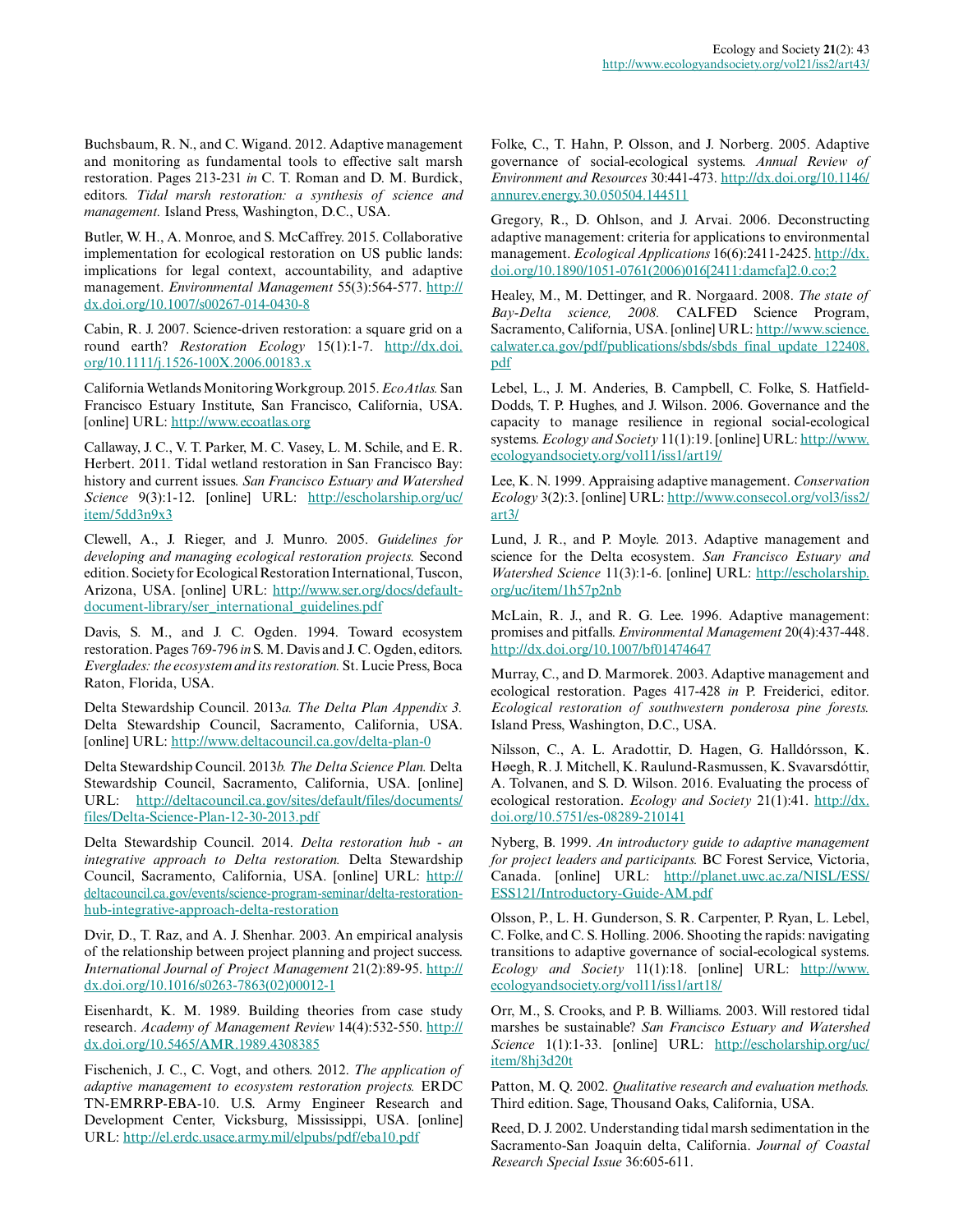Simenstad, C., D. Reed, and M. Ford. 2006. When is restoration not?: Incorporating landscape-scale processes to restore selfsustaining ecosystems in coastal wetland restoration. *Ecological Engineering* 26(1):27-39. <http://dx.doi.org/10.1016/j.ecoleng.2005.09.007>

Walters, C. J. 2007. Is adaptive management helping to solve fisheries problems? *Ambio* 36(4):304-307. [http://dx.doi.](http://dx.doi.org/10.1579/0044-7447(2007)36[304:IAMHTS]2.0.CO;2) [org/10.1579/0044-7447\(2007\)36\[304:IAMHTS\]2.0.CO;2](http://dx.doi.org/10.1579/0044-7447(2007)36[304:IAMHTS]2.0.CO;2) 

Whipple, A. A., R. M. Grossinger, D. Rankin, B. Stanford, and R. A. Askevold. 2012. *Sacramento-San Joaquin Delta historical ecology investigation: exploring pattern and process.* Prepared for the California Department of Fish and Game and Ecosystem Restoration Program. SFEI-ASC's Historical Ecology Program Publication 672. San Francisco Estuary Institute-Aquatic Science Center, Richmond, California, USA. [online] URL: [http://www.](http://www.sfei.org/documents/sacramento-san-joaquin-delta-historical-ecology-investigation-exploring-pattern-and-proces) [sfei.org/documents/sacramento-san-joaquin-delta-historical-ecology](http://www.sfei.org/documents/sacramento-san-joaquin-delta-historical-ecology-investigation-exploring-pattern-and-proces)[investigation-exploring-pattern-and-proces](http://www.sfei.org/documents/sacramento-san-joaquin-delta-historical-ecology-investigation-exploring-pattern-and-proces) 

Williams, B. K. 2011. Adaptive management of natural resources —framework and issues. *Journal of Environmental Management* 92(5):1346-1353.<http://dx.doi.org/10.1016/j.jenvman.2010.10.041>

Williams, B. K., and E. D. Brown. 2012. *Adaptive management: the U.S. Department of the Interior applications guide.* Adaptive Management Working Group, U.S. Department of the Interior, Washington, D.C., USA. [online] URL: [https://www2.usgs.gov/](https://www2.usgs.gov/sdc/doc/DOI-Adaptive-Management-Applications-Guide-27.pdf) [sdc/doc/DOI-Adaptive-Management-Applications-Guide-27.pdf](https://www2.usgs.gov/sdc/doc/DOI-Adaptive-Management-Applications-Guide-27.pdf)

Yin, R. K. 1994. *Case study research: design and methods.* Sage, Thousand Oaks, California, USA.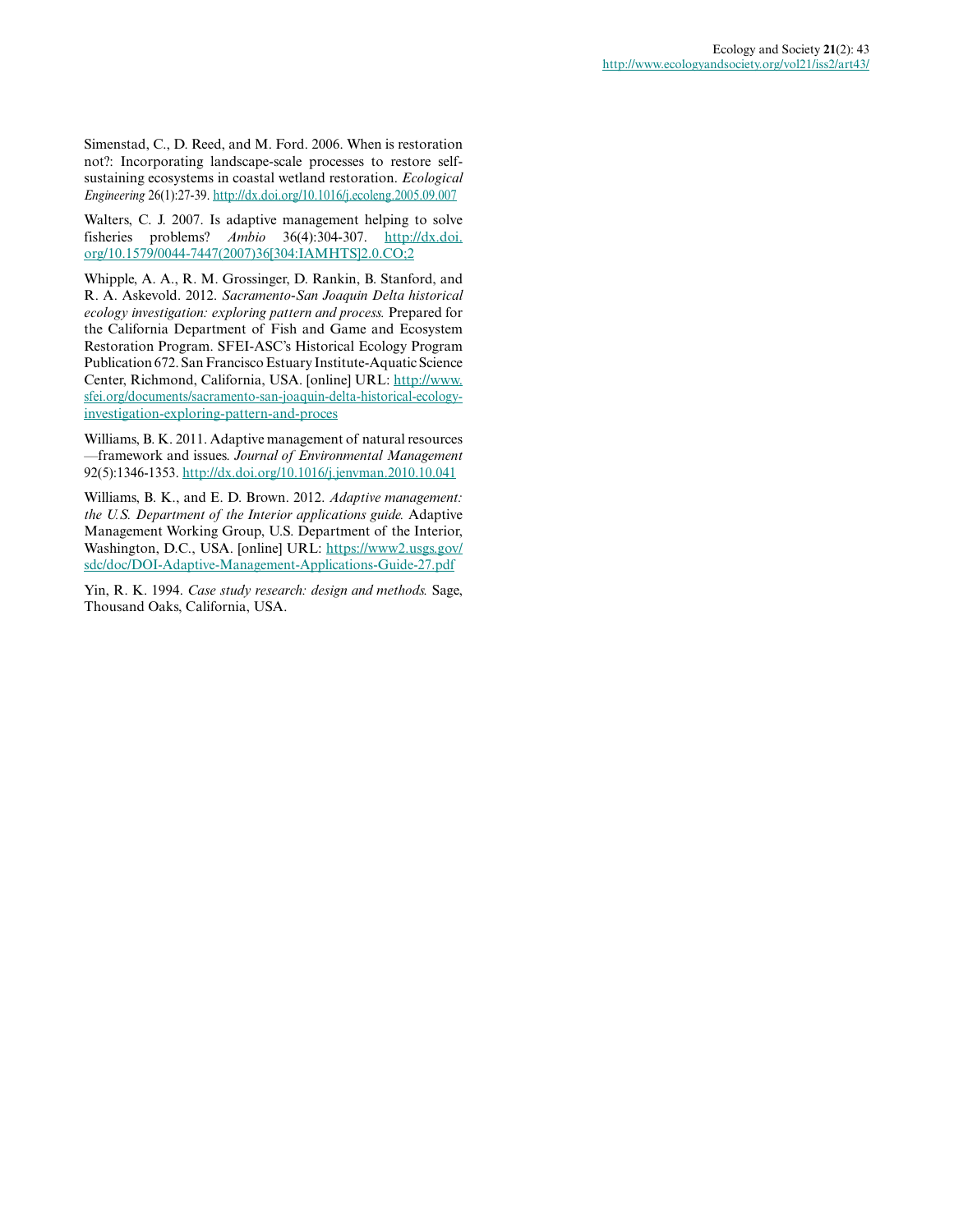# **Appendix 1**

Interview guide

### Background information:

- 1. Is your project a:
	- a. Restoration
	- b. Mitigation
	- c. Other (please specify)
- 2. Is your project:
	- a. Completed
	- b. Ongoing
	- c. Planned
- 3. How would you describe your role and your agency's role in the project?
- 4. How many organizations/ agencies were involved in the planning of the restoration project? How many were involved in the groundwork? How many were involved after completion?

# Restoration:

- 1. Could you give a brief description of your project's background?
- 2. What are the project's goals and objectives?
- 3. What was used as a reference, or reference site for the restoration project?
- 4. Could you describe any public or stakeholder engagement?
- 5. How would you gauge your project's success so far? (if applicable)

# Adaptive Management:

- 1. Could you describe your project's use of monitoring?
- 2. How is science used to inform your decision-making process?
- 3. Are you familiar with adaptive management?
- 4. Does your project use adaptive management?
	- a. How?
- 5. Does the project have an adaptive management plan?
	- a. Has the adaptive management plan ever been revised? If so why?

# Setbacks/reason for failure:

- 1. What are the main setbacks that the project has encountered so far?
- 2. Do any relate specifically to adaptive management?

# Best Practices:

- 1. Can you identify any best practices that have led to success in planning or carrying out the project?
- 2. What measures or practices could facilitate the use adaptive management in the future?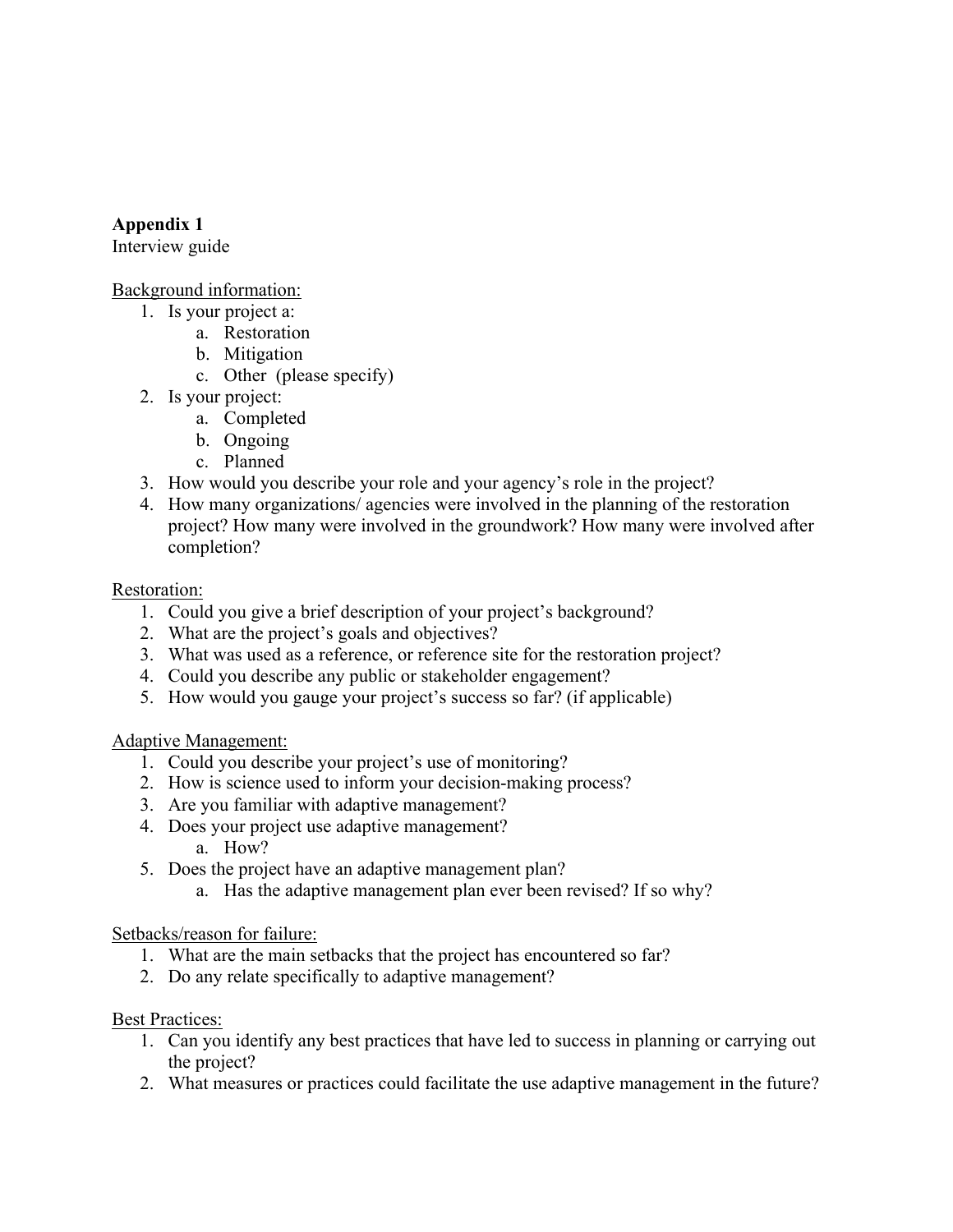| Appendix 2 |                                        |
|------------|----------------------------------------|
|            | Selected quotes related to definitions |

| <b>Definition</b>                           | <b>Selected Quote</b>                                                                                                                                                                                                                                                                                                                                                                                                                                                                                                                                                                                           |
|---------------------------------------------|-----------------------------------------------------------------------------------------------------------------------------------------------------------------------------------------------------------------------------------------------------------------------------------------------------------------------------------------------------------------------------------------------------------------------------------------------------------------------------------------------------------------------------------------------------------------------------------------------------------------|
| Fluid and organic                           | "To me it's very ambiguous and it's just going to be completely fluidTotally driven by whatever your hypothesis is, and if you're                                                                                                                                                                                                                                                                                                                                                                                                                                                                               |
| process                                     | meeting your goals and objectives that you said you are going to meet."                                                                                                                                                                                                                                                                                                                                                                                                                                                                                                                                         |
|                                             | "It's going to be a very organic process. We will have scientific data to back up our decisions about how to manage it over time."                                                                                                                                                                                                                                                                                                                                                                                                                                                                              |
| Structured framework                        | "I look at adaptive management as having sort of this science piece, a technology piece, a communications piece, all that's complicated                                                                                                                                                                                                                                                                                                                                                                                                                                                                         |
|                                             | but it's science, technology, political, and economic, all of thatit doesn't do any good to just react, you have to have a framework,<br>a process by which you respond sensibly and productively, right?"                                                                                                                                                                                                                                                                                                                                                                                                      |
|                                             | "If we can manage those and minimize [pressures on water birds], as well as enhance our ponds for those species, then we can push<br>more of the ponds to marsh. Because nobody fully understoodwhere we were, that was why the adaptive management plan was<br>developed and incorporated as a part of the EIR/EISit's definitely become an integral part of the restoration."                                                                                                                                                                                                                                 |
| Trial and error                             | "We have a little different definition of what adaptive management means for Dutch Slough. Because usually adaptive management<br>means you look at what you are doing, you look at the effects that it's having, and if it's not working you do something differently.                                                                                                                                                                                                                                                                                                                                         |
|                                             | Well, this is a tidal marsh and once we actually breach this to the tides, there's really not a whole lot you can do in here. It would be<br>really hard to get permits to do work within a restored tidal marsh. So what we're doing for adaptive management is, we're                                                                                                                                                                                                                                                                                                                                         |
|                                             | designing it so we can do some experiments and learn some things about this restoration so maybe those lessons can be transferred<br>to another site."                                                                                                                                                                                                                                                                                                                                                                                                                                                          |
|                                             | "It's a fancy way of saying trial and error, it's educated trial and error. It's systematic trial and error."                                                                                                                                                                                                                                                                                                                                                                                                                                                                                                   |
|                                             | "It sounds like it would, it would maybe inform the next project, would be the outcome of us."                                                                                                                                                                                                                                                                                                                                                                                                                                                                                                                  |
| Common sense<br>approach                    | You know, you are going to try to learn from what you did and make it better the next time around. And that's really, in my opinion,<br>adaptive management. Being a good scientist and a good person."                                                                                                                                                                                                                                                                                                                                                                                                         |
|                                             | "I think that adaptive management is a term that scientists come up with that is sort of what every good program manager should be<br>doing. And so I'm $-$ I really feel like. I mean I'm a scientist, and I read. Of course, it seems logical, right? [] it's most in the<br>planning process in that it's not usually talked about that much in terms of adaptive management. It's usually just they talk about it<br>in the, you know, the implementation and monitoring, and then fixing the project. But you know, you've got to do it early on, you've<br>got to create plans to do adaptive management" |
| Different aspects of<br>adaptive management | "For the physical components of your restoration site you may need new channels, you may need to put ditch blocks in to prevent water<br>from going in your deeper ditches. You may need to add new breaches. You may need to close breaches. You know it'sthat is<br>separate from adding more monitoring metrics or discontinuing some monitoring metrics because they are not working type-of-<br>thing."                                                                                                                                                                                                    |
|                                             | "The way I would define it, at least for myself and how it affects my job is, you just have to be willing to listen and when you talk to a<br>stakeholder."                                                                                                                                                                                                                                                                                                                                                                                                                                                     |
|                                             | "So until we've actually got one on the ground and we can start experimenting with it and see what is spitting out in terms of monitoring<br>data that then applies adaptive management. We'll know something then. Right now it's a hopeful promise."                                                                                                                                                                                                                                                                                                                                                          |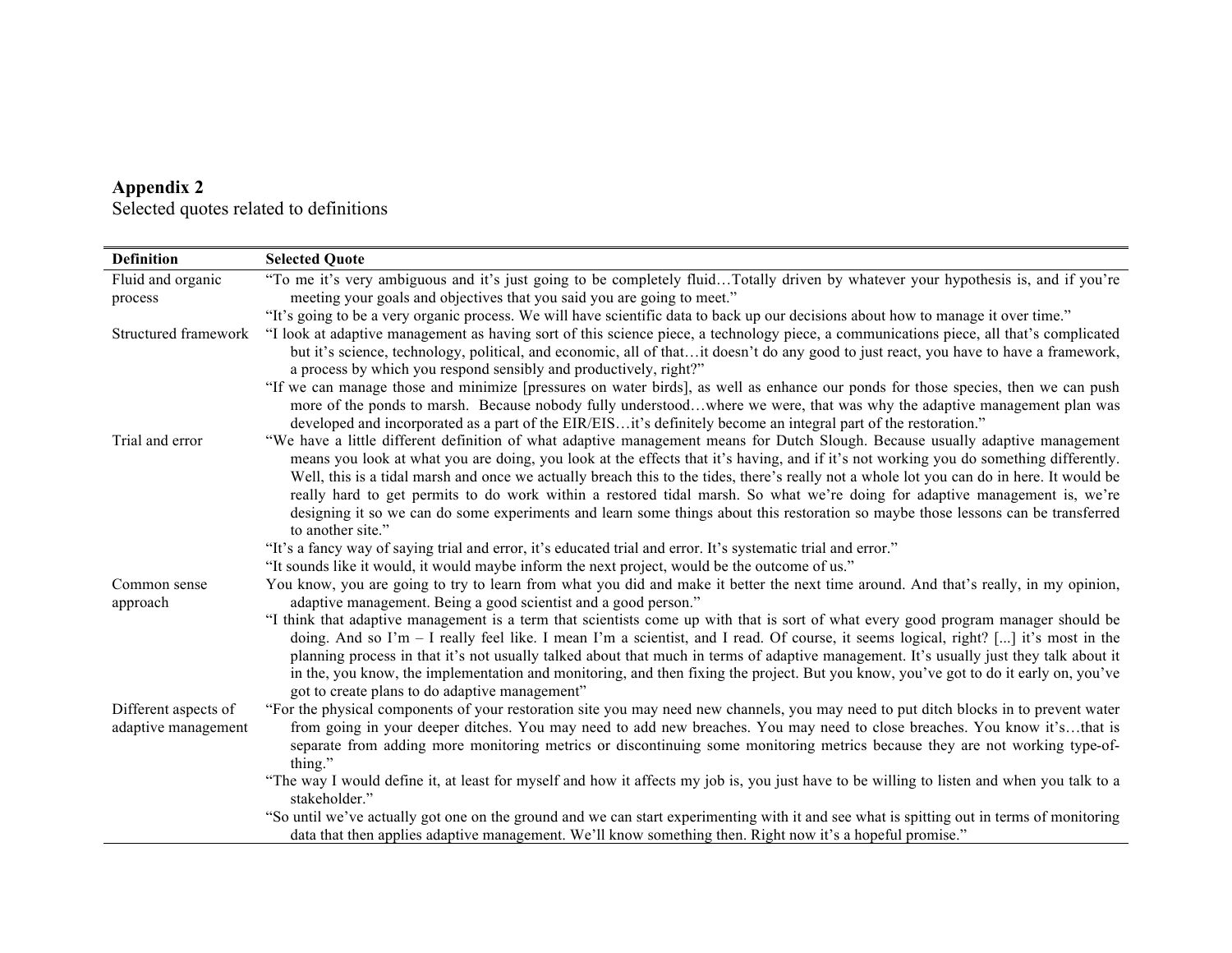| Appendix 3 |                                       |
|------------|---------------------------------------|
|            | Selected quotes related to challenges |

| Challenge                               | <b>Selected Quote</b>                                                                                                                                                                                                                                                                                                                                                                                                                                                              |
|-----------------------------------------|------------------------------------------------------------------------------------------------------------------------------------------------------------------------------------------------------------------------------------------------------------------------------------------------------------------------------------------------------------------------------------------------------------------------------------------------------------------------------------|
| Onerous                                 | "The laws and regulations were designed to be doing a development not a restoration project, so I think there is some frustration                                                                                                                                                                                                                                                                                                                                                  |
| environmental review                    | there There is a box, and the box says you are doing something bad to the environment and so you have to get this permit to do                                                                                                                                                                                                                                                                                                                                                     |
| processes                               | itbutthere's not a box designed for us. We are still shoved in the 'you are doing something bad to the environment' box."                                                                                                                                                                                                                                                                                                                                                          |
|                                         | "The frustration has been it's been difficult to get out and do stuff Just because these are kind of green projects in restoration, they are                                                                                                                                                                                                                                                                                                                                       |
|                                         | not any easier to permit than anything else."                                                                                                                                                                                                                                                                                                                                                                                                                                      |
| Conflicting regulatory                  | "So you are trying to do what you might be mandated to do, but then you are having impacts on other sensitive endangered                                                                                                                                                                                                                                                                                                                                                           |
| priorities                              | speciesAnd that obviously leaves the people carrying out the actionin this very grey zone about how to move that project                                                                                                                                                                                                                                                                                                                                                           |
|                                         | forwardand I think it leaves a lot of the regulatory bodies kind of scratching their heads."                                                                                                                                                                                                                                                                                                                                                                                       |
| Making adaptive<br>changes              | "Unless it truly fails I don't see us going to the effort and expanse of getting the permits to do anything in there. And I think that's<br>probably true of any project."                                                                                                                                                                                                                                                                                                         |
|                                         | "What do you do after?like if something didn't get connected or got clogged up or something, you can't really take any equipment out<br>here and re-dig anything without getting a whole set of permits again."                                                                                                                                                                                                                                                                    |
| Acquiring real estate                   | "This could be the best site for tidal restorationhave good elevations, we're not going to be destroying other species' habitat, it is                                                                                                                                                                                                                                                                                                                                             |
|                                         | isolated from other properties, you know, this is great. But you can only pay fair market value. That is the way the state works, you<br>can't pay a dime above. Otherwise it's 'gift of state funds'but there isn't the recognition for habitat restoration mitigation land<br>value yet on sites in the Delta or the Marsh andthere are the opportunities that will pass us by because of that constraint."                                                                      |
|                                         | "They work the land and if we try to buy it from them, they have to change what they do. So focusing on publically owned lands is<br>important for us. But there is not enough publically owned land for us to get towards our acreage target, so that is when we start<br>really having the real estate discussions and what land do we look at? Who is going to be a willing seller? Is this land even<br>conducive to us? Is there enough connectivity to surrounding sloughs?" |
| Acquiring funding                       | "It's relatively easy for the managers to get money to do a breach or to do a construction project. Even though that is millions of dollars<br>in the various grants that are available for restoration, they often restrict or specifically say we will not fund studies, or they highly<br>restrict the studies that could be funded. So that is the biggest struggle is getting funding."                                                                                       |
|                                         | "And obviously funding is a limiting source. So what we're actually going to fund is going to be limited to the differences between the<br>different sizes of marsh and the two different elevations of marsh."                                                                                                                                                                                                                                                                    |
| Negotiating with<br>affected landowners | "There is always adjacent land owner issues and so we're negotiating with the adjacent land owners as to the impact of how water<br>moves on and off the site."                                                                                                                                                                                                                                                                                                                    |
| Gaining public<br>support               | "When you are engaging with the public, you start throwing around terms like adaptive management, or BMP's - best management<br>practices. Those are all very ambiguous terms, that people are just going to give you the middle finger."                                                                                                                                                                                                                                          |
|                                         | "At the beginning there were [public meetings], and they were very derisive, very difficult, very contentious There was just a general<br>level of anxiety about the project."                                                                                                                                                                                                                                                                                                     |
| Coordinating multiple<br>agencies       | "The fact is that we have almost too many different agencies to communicate with effectively. I mean I really think that unfortunately<br>it's just difficult. I mean, it's difficult to keep everyone on the same page at the same time."                                                                                                                                                                                                                                         |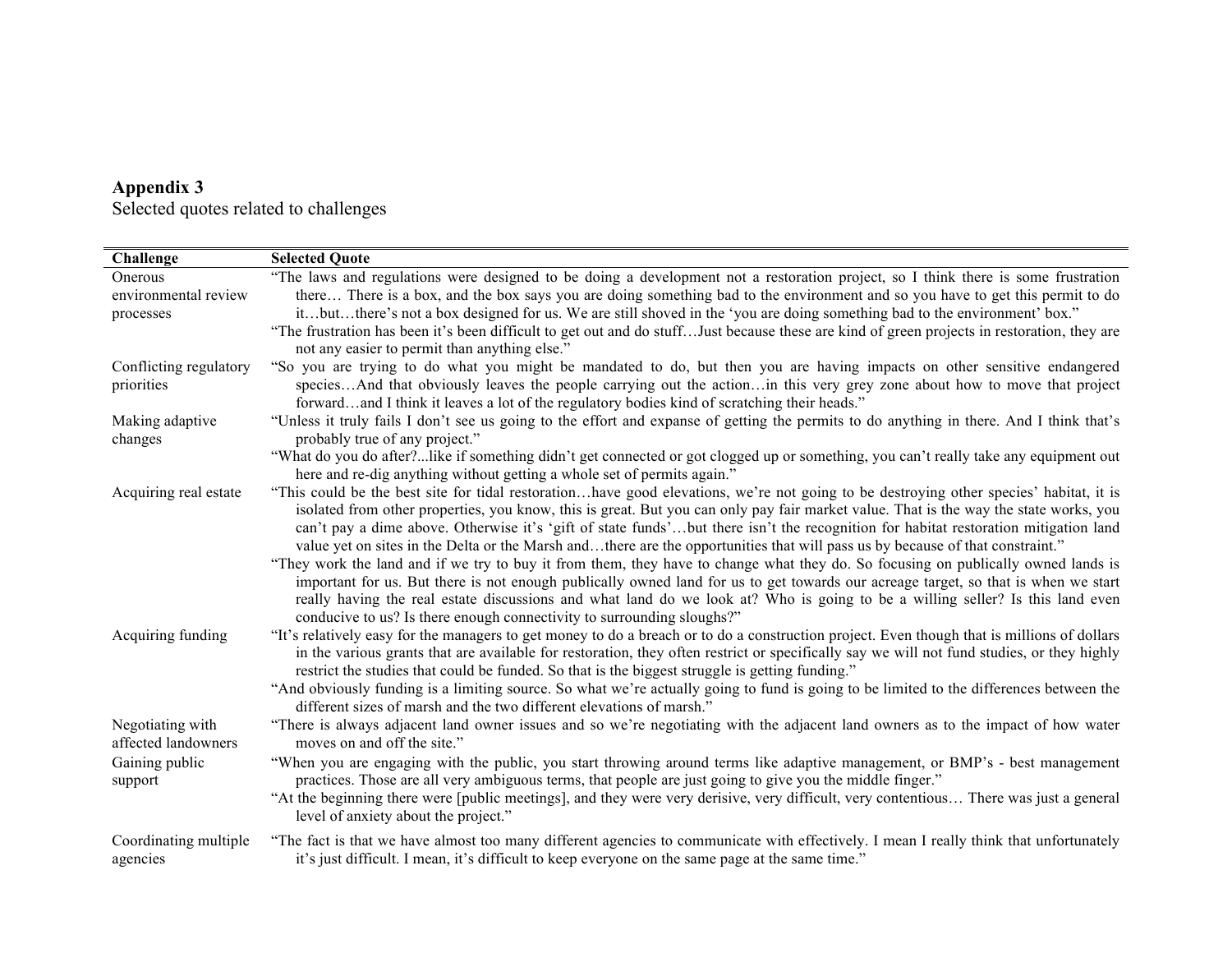| Coordinating science<br>and management | "The agencies are defensive by nature. They are defending their bureaucracies they need to interpret their results through their own<br>mission statements - make sure that their mission is being adhered to."<br>"I'm trying to walk the line betweena manager actually who is dealing with permitting and time constraints and the fact that a lot of<br>money was already spent on this project, and trying to communicate to the scientist not to worry, that we are going to be listening to<br>them, and I think that, if you want to say that there is a problem, sometimes it's the scientists actually, just getting worried." |
|----------------------------------------|------------------------------------------------------------------------------------------------------------------------------------------------------------------------------------------------------------------------------------------------------------------------------------------------------------------------------------------------------------------------------------------------------------------------------------------------------------------------------------------------------------------------------------------------------------------------------------------------------------------------------------------|
| Shifting internal                      | "I think there has always been commitment to this project, but varying in levels of commitmentas a program manager you are always                                                                                                                                                                                                                                                                                                                                                                                                                                                                                                        |
| priorities                             | having to convince your directors that yes, we need to make sure the funding is there for this project."                                                                                                                                                                                                                                                                                                                                                                                                                                                                                                                                 |
| Staff turnover                         | "Staff turnover can really set back projects, then things like adaptive management strategies get dropped, monitoring metrics get<br>missed. Stuff like our sensors going down for a year and half type of thing get overlooked."                                                                                                                                                                                                                                                                                                                                                                                                        |
|                                        | "Rule change, people come and go, the staff in the agencies, or turnover of the staff in the agencies, 'well we had an agreement with<br>such and such agency,' we had an agreement with some staff people who worked in the agency, but those staff people are gone and<br>the new people don't feel the same way as the old people did. Or they just don't understand the project. And so they start asking for                                                                                                                                                                                                                        |
|                                        | different things or new ways of doing things."                                                                                                                                                                                                                                                                                                                                                                                                                                                                                                                                                                                           |
| Risk aversion                          | "People are so hung up on the policy and the contentiousness of these projects, and they are hugely contentious, that we stop acting, or<br>we never start."                                                                                                                                                                                                                                                                                                                                                                                                                                                                             |
|                                        | "They've got endangered species in the system and the last thing they want to do is have an action, take an action that made something<br>worse and now they own it. It's easier and more of human nature to not do anything and say anything."                                                                                                                                                                                                                                                                                                                                                                                          |
|                                        |                                                                                                                                                                                                                                                                                                                                                                                                                                                                                                                                                                                                                                          |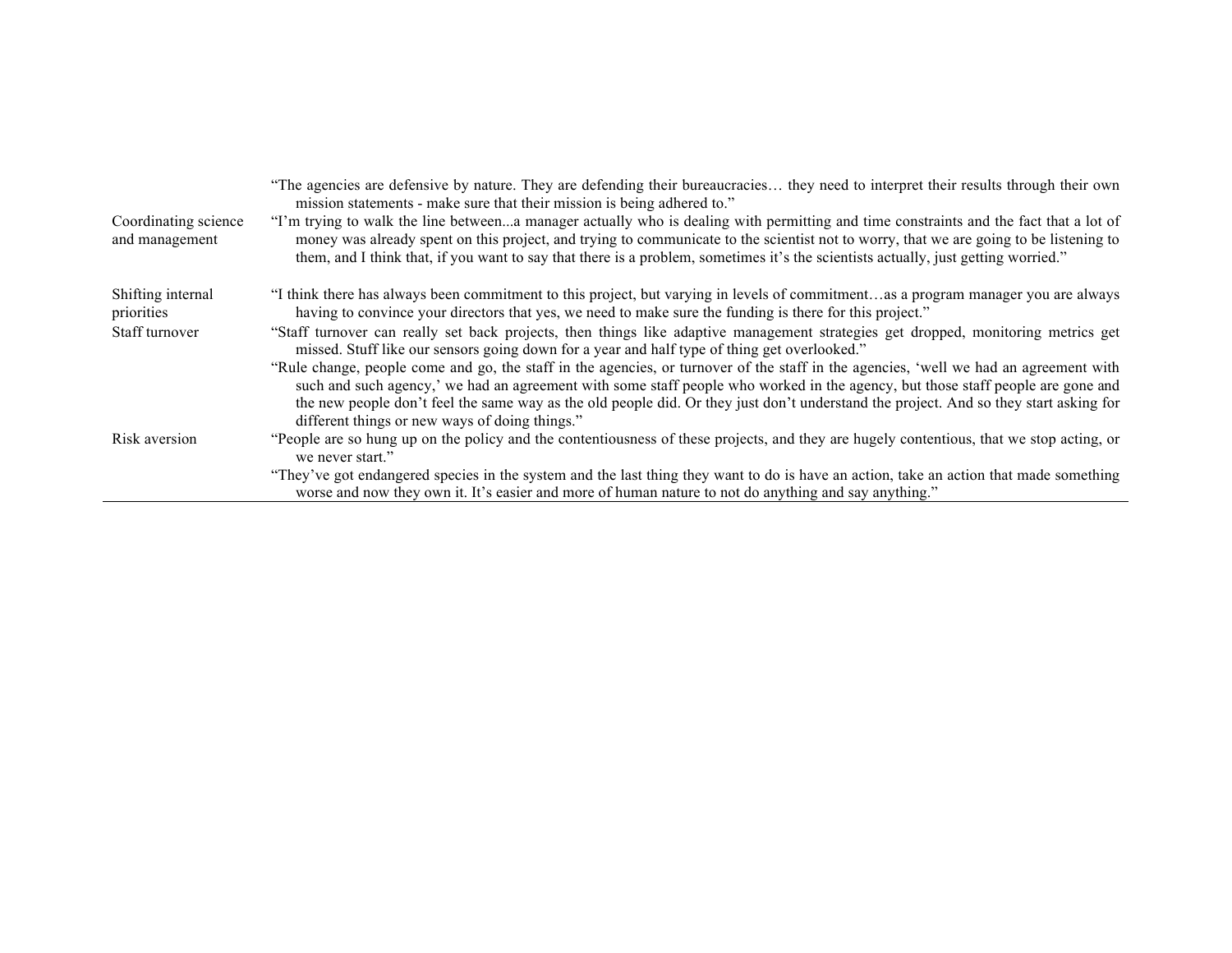| <b>Recommendations</b>                                                   | <b>Selected Quote</b>                                                                                                                                                                                                                                                                                                                                                                                                                                                                                       |
|--------------------------------------------------------------------------|-------------------------------------------------------------------------------------------------------------------------------------------------------------------------------------------------------------------------------------------------------------------------------------------------------------------------------------------------------------------------------------------------------------------------------------------------------------------------------------------------------------|
| Very specific tasks and<br>deliverables                                  | "I think you have to attach like a tasks and deliverables to anything that you do to make it palatable to the public and get their<br>support."                                                                                                                                                                                                                                                                                                                                                             |
|                                                                          | "Then it's not me going to my boss saying 'oh I think we need to add a breach here.' It's me going to my boss saying 'this<br>action on site is not occurring, this is what is laid out to fix and remedy that issue, and this is what the suggestion in the<br>restoration plan to do that."                                                                                                                                                                                                               |
| Detailed documentation and<br>continuity of planning                     | "Keep a record of your data, keep a good record of your reports, keep a good record of your reporting requirements. So when<br>you leave, someone else that is coming in your position can easily take over."                                                                                                                                                                                                                                                                                               |
|                                                                          | "We better have a way of chronicling the lessons that we learned. There's a lot of documentation required."                                                                                                                                                                                                                                                                                                                                                                                                 |
| Fostering a culture of being<br>collaborative, patient, and<br>listening | "I mean you kinda just have to go into it and kinda be patient and do whatever it takes  everything has taken longer than I<br>expected. And it's just because everybody's got to say their thing and you've got to make them feel comfortable not so<br>much on a personal level but on their corporate culture kind of level."                                                                                                                                                                            |
|                                                                          | "Keep your eyes on just being honest and engaging peopleIt kinda goes a long way to establishing good relationships."                                                                                                                                                                                                                                                                                                                                                                                       |
| Adapting communication<br>between managers and<br>scientists             | "I've been exploring different ways to have enhanced communication between the researchers and managers. So what we've<br>done is we've instituted an annual researcher/manager meetingand then we decided to have these monthly calls, and<br>people weren't responding, so I sent out a survey The feedback that we got is that they still like the annual researcher<br>manager meeting, but instead of having a monthly call, they would just like to get maybe some emails about what is going<br>on." |
| Multi-benefit approach to<br>restoration                                 | "The fact is that because it is a multi-benefit project I actually think it has a strength in thatit is just an easier project to sell<br>to the public because it has multiple benefits."                                                                                                                                                                                                                                                                                                                  |
| Frequent site visits                                                     | "Having somebody out there with their eyes open just watching things all the time. Really very important. And those<br>[unexpected events] can significantly alter operations. Long-term management operations."                                                                                                                                                                                                                                                                                            |
| More action                                                              | "We've got to get out and start doing these, building them and we're going to really learn. The more we build, the more we<br>learn."                                                                                                                                                                                                                                                                                                                                                                       |
| Standing independent scientific<br>review                                | "Sometime we say we need to change the letter of the law in the permit. The permit is asking for things that you can't achieve.<br>So we can influence what the performance criteria are. Permits are issued on a five year cycle so [the Technical Review<br>Team] can accumulate recommended changes to the permit, you know, and in five years the agencies can review those<br>recommendations, and so they can be resolved there."                                                                     |
| Formalized ecological<br>restoration community                           | "I do think there needs to be a more formal ecological restoration community, that is, there needs to be a program within the<br>region. That would be the Bay-Delta, it's not just the Bay or just the Delta."                                                                                                                                                                                                                                                                                             |
| Regional and ambient<br>monitoring framework                             | "We need more formal third party independent monitoring, that is coordinated across projects at the regional level, we need a<br>way for the public and people like you to access those reports, we need an annual or five year report to the public on how<br>things are going."                                                                                                                                                                                                                           |

### **Appendix 4** Selected quotes related to recommendations